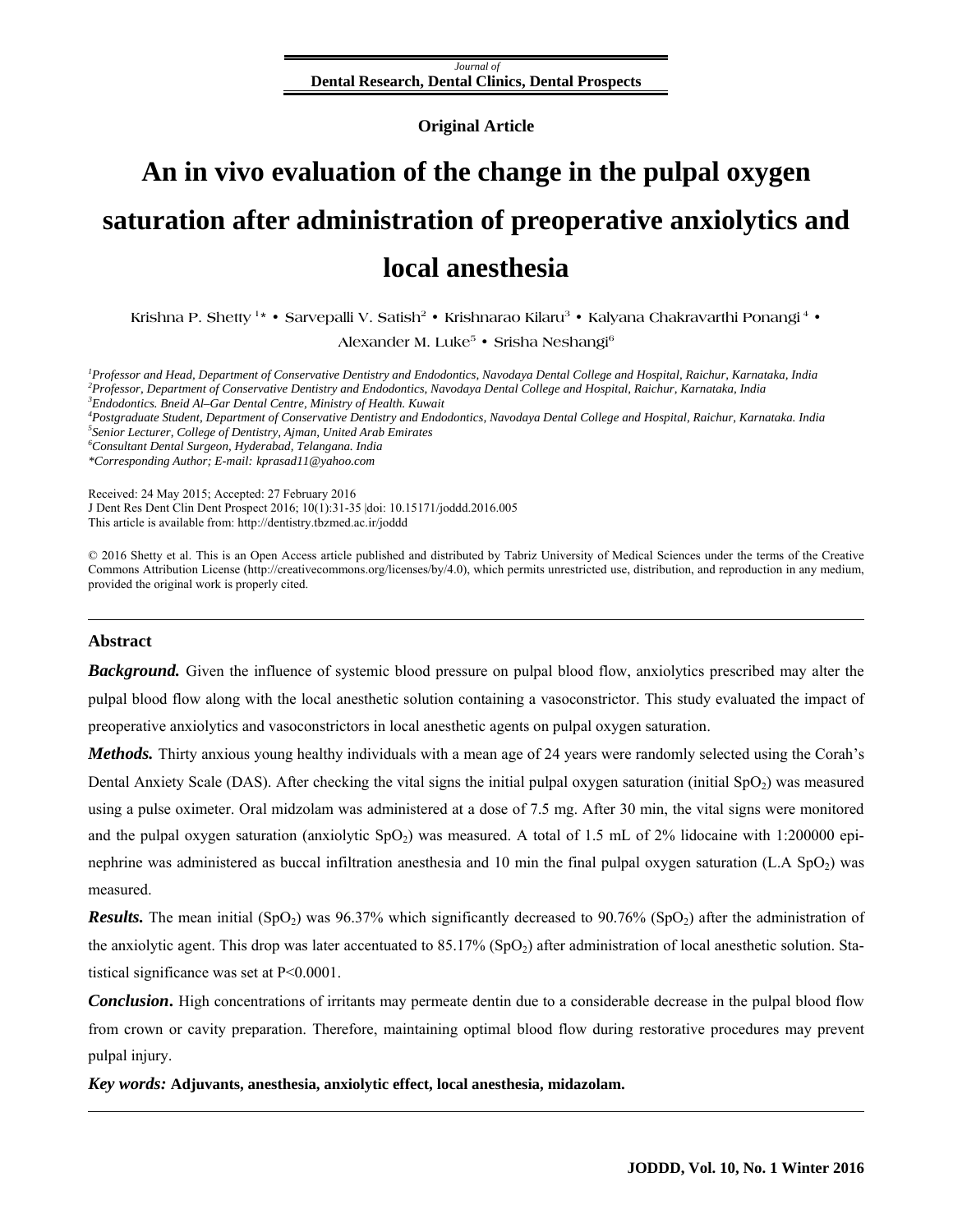# **Introduction**

The pulp tissue is highly vascular with rich capillary network surrounded by connective tissue in lary network surrounded by connective tissue in rigid dentinal walls. The blood volume sums up to  $3\%$  of the wet weight.<sup>1</sup> The resting pulpal blood flow is four times that of the resting skeletal muscle, averaging  $0.15-0.17$  mL/min/g.<sup>2</sup> The endothelium of the dental pulp capillaries is continuous throughout, except in the odontoblastic region. $3$  This suggests the higher rate of metabolic activity and transcapillary fluid exchange in this region.

Vasoconstrictor-containing local anesthetics reduce the pulpal blood flow to a great extent.<sup>4,5</sup> The action of adrenaline on the alpha receptors of blood vessels resulted in a sharp decline in pulpal blood flow after anesthetic administration causing vasoconstriction.6 Since local anesthetics are commonly employed in restorative procedures, it would be evident that the pulpal blood flow may be compromised, resulting in tissue injury.<sup>7</sup>

The influence of systemic blood pressure on the regulation of pulpal blood flow is greater than that of local vasoconstriction.<sup>8</sup>

Anxiolytics do cause a change in the electrolyte balance, thereby eliciting a decrease in systemic blood pressure, which might alter the pulpal blood flow. Changes in the systemic perfusion pressure alter the pulpal blood flow under sedation due to the lower resting level of sympathetic activity and autoregulation.10 Therefore, the administration of anxiolytics might lower the pulpal blood flow.

Hence the main objective of this study was to evaluate the impact of preoperative anxiolytic medications and vasoconstrictor-containing local anesthetics on pulpal oxygen saturation.

# **Methods**

Informed consent was obtained from the human subjects who participated in this experimental investigation after the risks and benefits of participation were described to the subjects or patients recruited and the Institutional Review Board approved the protocol. This study conformed to the Helsinki Declaration of 1975, adhering to the guidelines of the American Society of Anesthesiologists (ASA).

Thirty anxious subjects were randomly selected using the Corah's Dental Anxiety Scale (DAS) from the Outpatient Department, Navodaya Dental College and Hospital, Raichur.

# *Inclusion criterion*

Healthy young individuals with a mean age of 24

years, weighing 60‒75 kilograms were included in this study.

## *Exclusion criteria*

Patients with cardiovascular instability, chronic renal failure, open-angle glaucoma, respiratory disease, myasthenia gravis, history of drug or alcohol abuse and hepatic impairment were excluded from the study.

Fully erupted maxillary central incisors devoid of caries, restorations, developmental defects, mobility, root resorption and any symptoms of pain were selected.

The patient was asked to sit on the dental chair and after checking the vital signs (pulse, respiratory rate and blood pressure), the initial pulpal oxygen saturation (initial  $SpO<sub>2</sub>$ ) was measured using the Pediatric SaO<sub>2</sub> Sensor Two Piece (Nellcor, Covidien, Dublin, Ireland) and Handheld Pulse Oximeter. (G1B, General meditech, China) by using the rubber dam clamp as the base for the sensor design. This method was previously employed by Noblette et al.<sup>10</sup> Midzolam (7.5 mg) (Mezolam, Neon Laboratories, Mumbai, India) was was administered orally. After an interval of 30 min, the vital signs were monitored and the pulpal oxygen saturation (anxiolytic  $SpO<sub>2</sub>$ ) was measured. A total of 1.5 mL of 2% lidocaine with 1:200000 epinephrine (Xynova 2%, Triokaa Laboratories, Dehradoon, India) was administered as the buccal infiltration anesthesia and after 10 min the final pulpal oxygen saturation  $(L.A SpO<sub>2</sub>)$  was measured. Three pulpal oxygen saturation  $(SpO<sub>2</sub>)$ values were registered at each interval within 30 s to 3 min of monitoring and the mean was taken as the final reading**.** 

Data were expressed in terms of mean and SD. Repeated-measures ANOVA was used for analysis of data, followed by pairwise comparisons with Tukey test. A two-tailed p-value less than 0.05 was considered as significant.

# **Results**

The mean initial  $(SpO<sub>2</sub>)$  was 96.37%, which significantly dropped to  $90.76\%$  (SpO<sub>2</sub>) after the administration of the anxiolytic agent. This drop was later accentuated to  $85.17\%$  (SpO<sub>2</sub>) on the administration of local anesthetic solution (Table 1  $& 2$ ; Figure 1). A p-value less than 0.0001 was considered to be significant.

# **Discussion**

Administration of an anxiolytic medication signifi-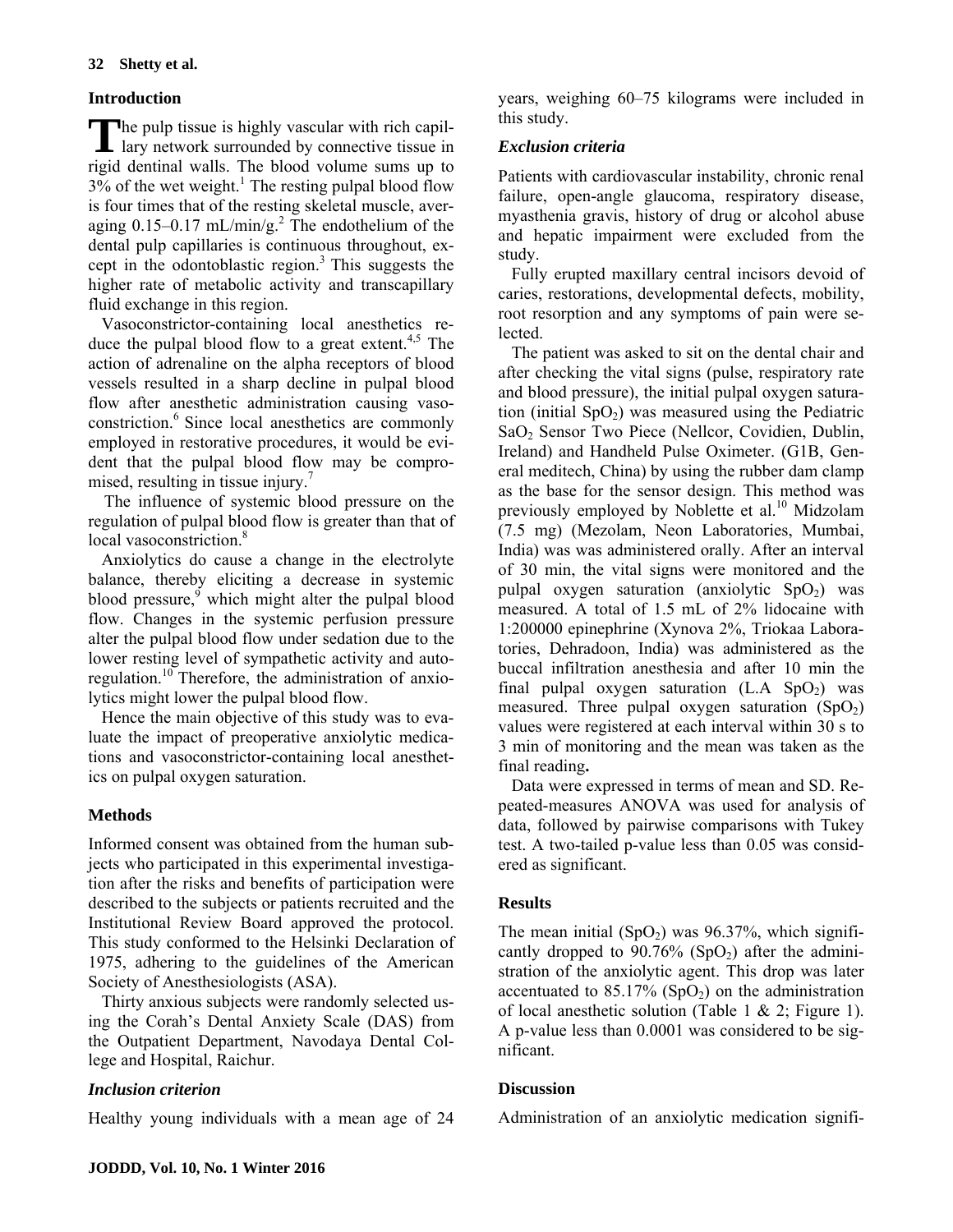|                                     |       |      |         |          |                        |                        | 95% CI of differ- |
|-------------------------------------|-------|------|---------|----------|------------------------|------------------------|-------------------|
| Group                               | Mean  | SE   | F-value | P-value  | Tukev test             | <b>Mean difference</b> | ence              |
| Initial $SpO2(\%)$                  | 96.37 | 0.46 | 1396    | P<0.0001 | I vs II. $P \le 0.001$ | 5.60                   | $5.09 - 6.11$     |
| $SpO2$ (Anxiolytic) (%)             | 90.76 | 0.47 |         |          | I vs III. $P<0.001$    | 1.20                   | $10.69 - 11.71$   |
| SpO <sub>2</sub> ( <b>L.A</b> ) (%) | 85.17 | 0.41 |         |          | II vs III. $P<0.001$   | 5.6                    | $5.09 - 6.11$     |
|                                     |       |      |         |          |                        |                        |                   |

#### Table 1. Comparison of initial, anxiolytic and local anesthetic SpO<sub>2</sub>

#### **Table 2. Differential mean systolic blood pressure**

| Total number of cases chosen                                  | 40     |
|---------------------------------------------------------------|--------|
| Number of cases with drop in systolic blood pressure          | 27     |
| Initial mean systolic blood pressure (mm Hg)                  | 135.75 |
| Post-anxiolytic systemic blood pressure (mm Hg)               | 122.17 |
| Difference in the blood pressure (mm Hg)                      | 13.57  |
| Percentage change in the mean systolic blood pressure $(\% )$ | 10     |

cantly decreased the pulpal oxygen saturation, which further decreased by the administration of local anesthesia with epinephrine.

The arteries of the dental pulp branch into a capillary network and exit the apical foramen as venules. Dental pulp, due to its enclosure in dentin, has lower compliance, higher blood flow and volume. The interstitial fluid pressure (IFP) and colloidal osmotic pressure of dental pulpal tissue are high in contrast to the net driving blood pressure. $11$ 

Catecholamine application reduces the dental pulpal circulation within a few minutes even before the inhibition of nerve activity. $5$ 

Deficient pulpal blood flow may dampen the dentinal tubular fluid flow outward. This in turn may potentiate the risk of the penetration of noxious stimuli through the dentinal tubules. $<sup>11</sup>$ </sup>

Higher blood flow in the dental pulpal tissues, dur-

ing restorative procedures tends to dissipate heat and carry away bacterial toxins.<sup>12</sup> Vasoconstrictorcontaining local anesthetics do cause a significant decrease in the pulpal blood flow.<sup>4,6</sup> Our study was consistent with the above findings. The immune response in an inflamed pulp may be compromised due to deficits in the blood flow, leading to detrimental effects to the tissue.<sup>12</sup>

Sedation is employed commonly as an adjunct to local anesthesia for apprehensive patients.<sup>13-15</sup> Midazolam commonly used in pediatric dentistry was the drug of choice in this study because of its wide toxic/therapeutic ratio and safety margin and absence of the prolongation of the period of sedation like benzodiazepines. It is rapidly absorbed, produces its peak effect in a relatively short time of about 30 min, and has a short half-life of about  $1.75$  hours.<sup>16</sup>

The influence of systemic blood pressure on the



**Figure 1. Mean pulpal oxygen saturation levels. Initial, anxiolytic and local anesthetic SpO<sub>2</sub>.**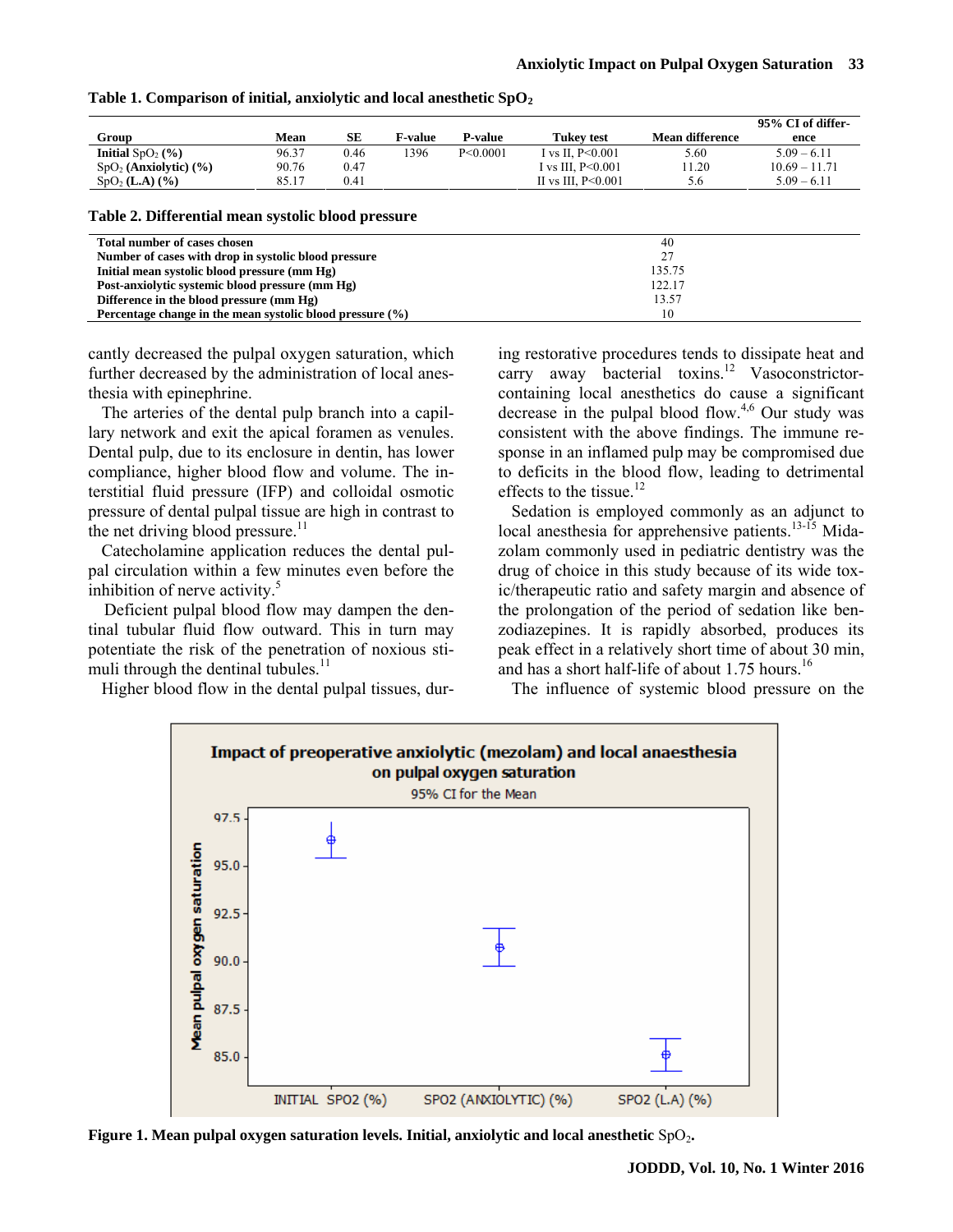regulation of pulpal blood flow is greater than that of local vasoconstriction or vasodilation.<sup>8</sup> Anxiolytics tend to reduce the heart rate and alter the electrolytic balance and the plasma osmolality, thereby reducing the systemic blood pressure. In this study, there was a 10% reduction in the mean systolic blood pressure as shown in Table 2. Therefore, the change in the systemic blood pressure brought about by the anxiolytic also influenced the pulpal blood flow.

In this study there was a fall in the pulpal blood flow after the administration of the anxiolytic, which was accentuated after the administration of the local anesthetic, with possible detrimental effects on the pulpal tissue. None of the previous studies have checked for the pulpal oxygen saturation after anxiolytic administration.

Pulse oximetry is a non-invasive medical monitoring methodology employed to determine the blood oxygen saturation and pulse rate readings in various tissues.17-20 Pulse oximetry is also used to monitor the oxygen saturation of patients on intravenous anesthesia. $^{21}$  This technique operates on the principles of Beer's law, which states that the absorption of light by a solute depends on its concentration at a given wavelength. $^{22}$ 

Schmitt et al<sup>22</sup> in an in vitro tooth model found that pulse oximetry effectively determined the oxygen saturation. Noblett et  $al<sup>11</sup>$  accurately determined the pulpal oxygen saturation of a tooth model by employing a rubber dam clamp to function as a base for the sensor design.

The conformation of the sensor to the size, shape and anatomic contours of the tooth plays a critical role in determining the pulpal oxygen saturation. This was the reason for choosing Nellcor pediatric Sensor (Two Piece).

# **Conclusion**

The rate of clearance of toxins diffusing across the dentinal tubules by the pulpal blood flow influences their concentration in the pulp. The use of a anxiolytic agent as an adjunct to local anesthetic compromised the pulpal blood flow. This compromised pulpal blood flow could result in higher permeation of toxins through the dentin during restorative procedures. Thus, taking these considerations into account in restorative procedures, an attempt should be made to maintain optimal pulpal blood flow and cautiously prescribe anxiolytics. Dental health professionals must exercise caution with the use of anxiolytics. Anxiolytics may be administered only as a last resort to avoid possible pulpal injury.

## **Acknowledgment**

The authors do not acknowledge an individual or agency.

### **Author's contributions**

This study was designed by KPS, SVS, SN and PKC. The experimental methodology was formulated by PKC, KK, SN and KPS. The experiments were conducted by SN, AML, KPS, KK and SVS. The statistical analysis and the data interpretation were carried out by KPS and KCP. The literature review was carried out KCP, SN and AML. The manuscript was drafted by KCP, KK, SN, KCP and SVS. KCP, SN, SVS and KPS participated in the revision of the manuscript.

## **Funding**

This study was collectively funded by all the authors.

## **Ethics approval**

Informed consent of the human subjects who participated in the experimental investigation was obtained after the risks and benefits of participation were described to the subjects or patients recruited and the Institutional Review Board approved the protocol. This study conformed to the Helsinki Declaration of 1975 and adhered to the guidelines by the American Society of Anesthesiologists (ASA).

## **References**

- 1. Bletsa A, Berggreen E, Fristad I, Tenstad O, Wiig H. Cytokine signaling in rat pulp interstitial fluid and transcapillary fluid exchange during lipopolysaccharide induced acute inflammation. *J Physiol* 2006;573:225-36. doi: 10.1113/jphysiol.2011.206136
- 2. Tonder KJ. Blood flow and vascular pressure in the dental pulp. Summary. *Acta Odontol Scand* 1980; 38:135-44. doi: 10.3109/00016358009004712
- 3. Corpron RE, Avery JK, Lee SD. Ultrastructure of capillaries in the odontoblastic layer. *J Dent Res* 1973;52:393.
- 4. [Ahn J](http://www.ncbi.nlm.nih.gov/pubmed?term=Ahn%20J%5BAuthor%5D&cauthor=true&cauthor_uid=9503456), [Pogrel MA](http://www.ncbi.nlm.nih.gov/pubmed?term=Pogrel%20MA%5BAuthor%5D&cauthor=true&cauthor_uid=9503456). The effects of 2% lidocaine with 1:100,000 epinephrine on pulpal and gingival blood flow. *[Oral Surg Oral Med Oral Pathol Oral Radiol Endod](http://www.ncbi.nlm.nih.gov/pubmed/9503456)* 1998;85:197-202. doi: 10.1016/S1079-2104(98)90426-7
- 5. Olgart L, Gazelius B. Effects of adrenaline and felypressin (octapressin) on blood flow and sensory nerve activity in the tooth. *Acta Odontol Scand* 1977;35:69-75. doi: 10.3109/00016357709055992
- 6. S. Kim, L. Edwall, H. Trowbridge, and S. Chien. Effects of Local Anesthetics on Pulpal Blood Flow in Dogs. *J Dent Res*  1984;63:650-52. doi: 10.1177/00220345840630050801
- 7. [Sasano T,](http://www.ncbi.nlm.nih.gov/pubmed?term=Sasano%20T%5BAuthor%5D&cauthor=true&cauthor_uid=2654230) [Kuriwada S,](http://www.ncbi.nlm.nih.gov/pubmed?term=Kuriwada%20S%5BAuthor%5D&cauthor=true&cauthor_uid=2654230) [Sanjo D](http://www.ncbi.nlm.nih.gov/pubmed?term=Sanjo%20D%5BAuthor%5D&cauthor=true&cauthor_uid=2654230). Arterial blood pressure regulation of pulpal blood flow as determined by laser Doppler. *J Dent Res* 1989;68:791-5. doi: 10.1177/00220345890680050701
- Reshma Farooq, Darakhshan J. Haleem and M.A. Haleem. Dose related anxiolytic effects of diazepam: relation with serum electrolytes, plasma osmolality and systolic blood pressure (sbp) in rats. *Pakistan Journal of Pharmacology* 2008;25:37-42.
- 9. Olgart L. Neural control of pulpal blood flow. *Crit Rev Oral Biol Med* 1996;7:159-71. doi: 10.1177/10454411960070020401